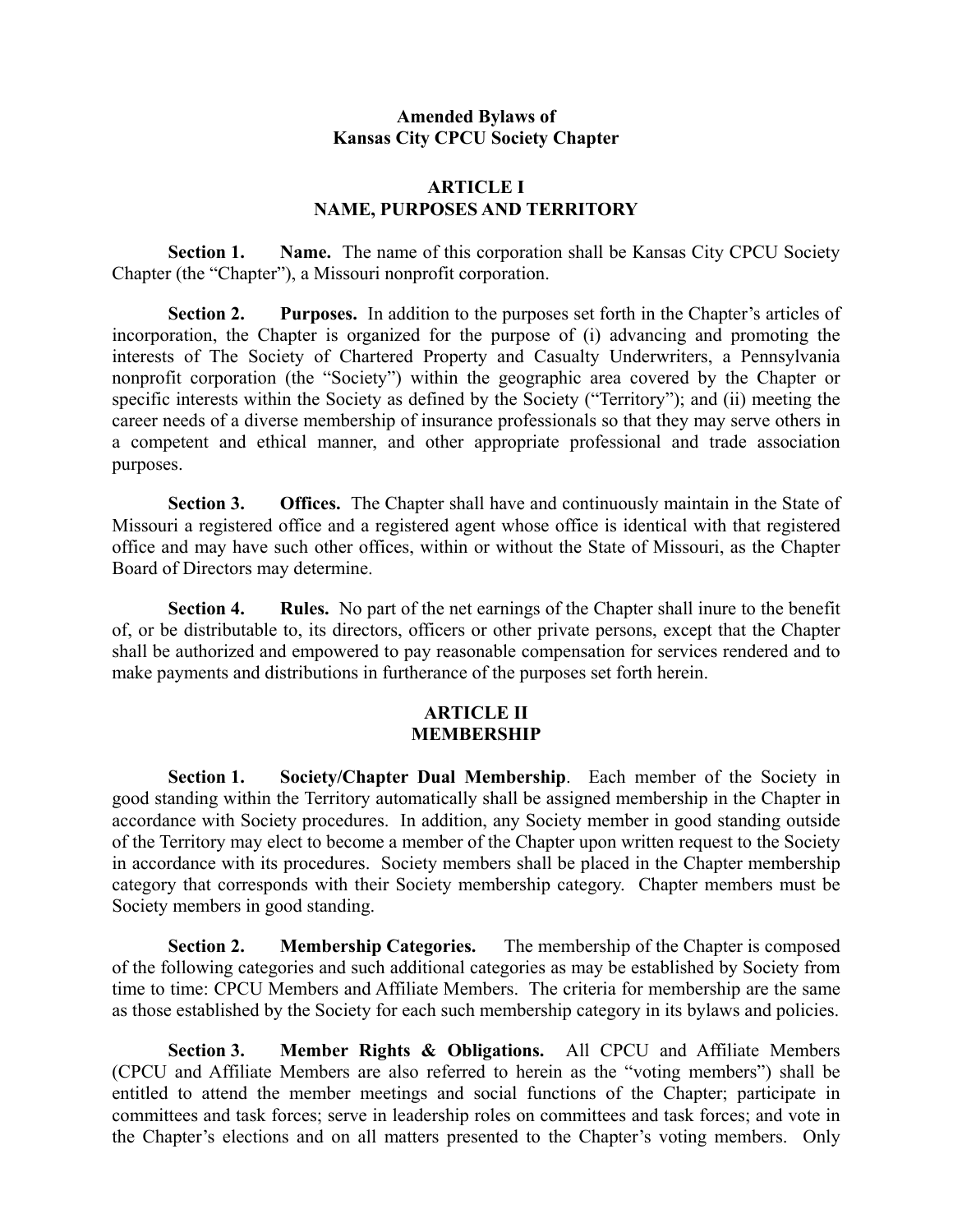CPCU Members shall be entitled to hold office in the Chapter and serve on the Chapter's Board of Directors. Each eligible voting member in good standing shall have one (1) vote in the Chapter's elections and on all other matters presented to the voting members. All Chapter members must abide by these bylaws, the Society Bylaws, and such other rules, policies, procedures and regulations as the Society or the Chapter may from time to time adopt.

**Section 4. Member Resignation.** Any member may resign by submitting notice to the Society administrative office in writing. Resignation will be effective upon receipt. Resignation will not relieve the member of the obligation to pay dues and other assessments accrued before the effective date of the resignation. No portion of any dues paid shall be refunded to the resigned member.

**Section 5. Member Suspension/Expulsion.** A Chapter member may be censured, suspended or expelled for cause and after a fair hearing by an affirmative vote of the majority of the members of the Society's Leadership Council present and voting at a duly called meeting of the Society's Leadership Council in accordance with the Society's policies and procedures.

**Section 6. Automatic Termination.** Membership in the Chapter automatically shall be terminated whenever a Chapter member's membership in the Society is terminated. In addition, the membership of any Chapter member who is in default of payment of Society or Chapter dues or any other charges for a period of sixty (60) days from the date on which such dues or charges become payable, or otherwise becomes ineligible for membership in the Chapter or the Society, shall be terminated automatically, unless such termination is delayed by the Society's Leadership Council.

**Section 7. Member Reinstatement.** Chapter members may request reinstatement in accordance with Society policies and procedures.

**Section 8. No Property Rights.** Chapter membership is a privilege and not a property right. No member has an ownership or property right or interest in the Chapter's funds, property or other assets.

#### **ARTICLE III DUES, FEES AND ASSESSMENTS**

The initial and annual dues for Chapter members, and the time for paying such dues and other assessments or fees, if any, shall be established by the Chapter Board of Directors, subject to the approval of the Society's Leadership Council, and such dues shall be submitted to the Society in accordance with the Society's policies and procedures.

### **ARTICLE IV MEMBERSHIP MEETINGS**

**Section 1. Annual Meeting.** An annual business meeting of the voting members of the Chapter shall be held at such time and place as shall be determined by the Chapter Board of Directors.

**Section 2. Special Meetings.** Special meetings of the voting members of the Chapter may be called at the request of the President, a majority of the Chapter Board of Directors, or at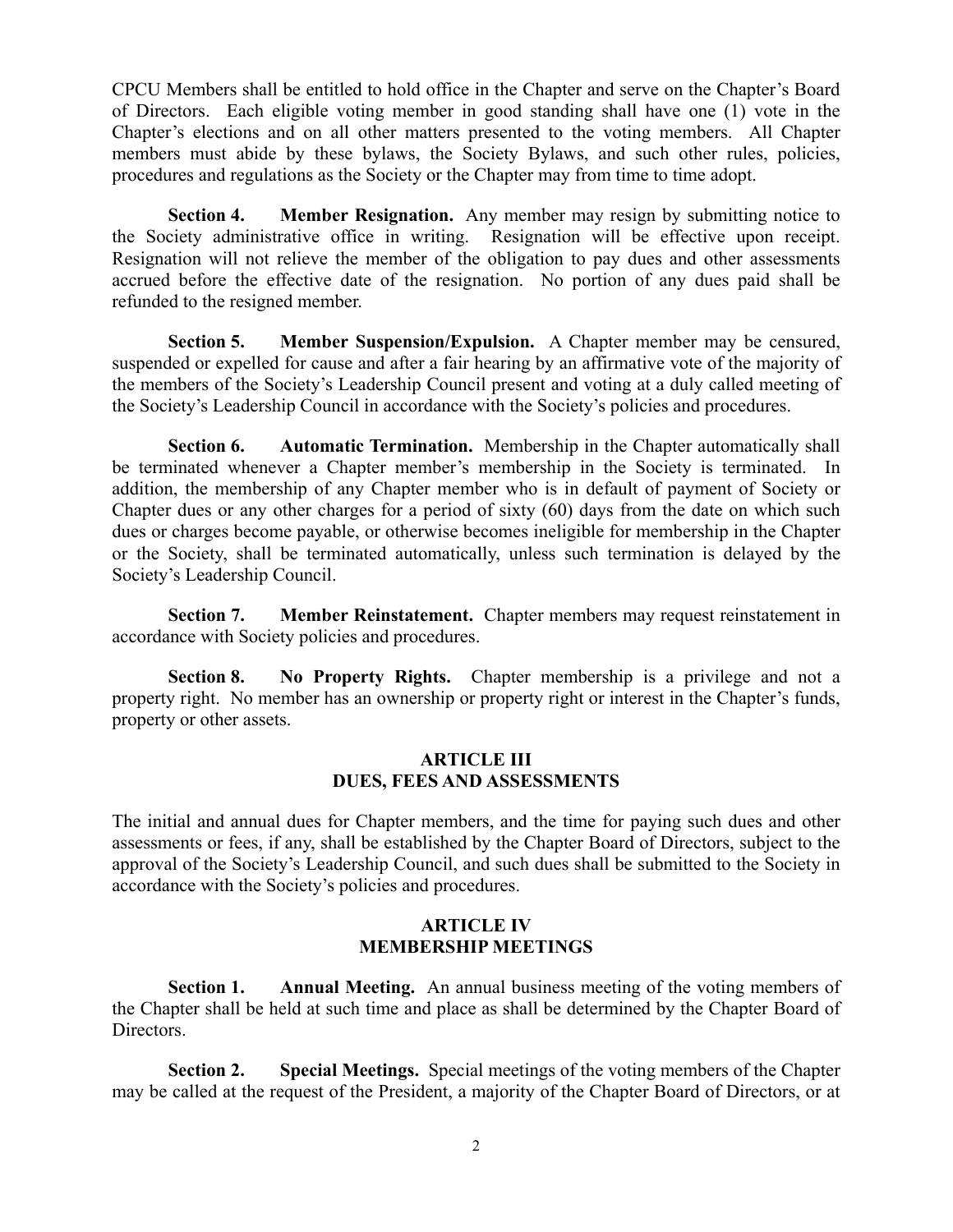the written request of 10% of the Chapter's voting members. The time and place for holding special meetings shall be determined by the Chapter Board of Directors.

**Section 3. Education, Social and other Meetings and Functions.** The Chapter shall hold such educational, social and other meetings and functions as may be determined by the Chapter Board of Directors.

**Section 4. Notice.** Notice stating the place, day, and hour of the meeting and, in the case of a special meeting, the purpose or purposes for which the meeting is called, shall be delivered not more than sixty (60) and not less than five (5) days prior to the date of such meeting, unless otherwise required by applicable law.

**Section 5. Quorum.** The lesser of ten percent (10%) or twenty five (25) eligible voting members of the Chapter present (in person or by proxy) shall constitute a quorum for the transaction of business at any duly called meeting of the voting members, provided that if less than a quorum is present, a majority of the voting members present may adjourn the meeting to another time without further notice.

**Section 6. Manner of Acting.** The act of a majority or more of the voting members present (in person or by proxy) at a duly called meeting at which a quorum is present shall be the act of the members, unless the act of a greater number is required by law, the Articles of Incorporation, or these bylaws.

**Section 7. Rules of Order.** Generally accepted parliamentary authorities may instruct the Chapter in all applicable situations insofar as they are not inconsistent with these bylaws, applicable law, or any rule or regulation of the Society or the Chapter.

**Section 8. Electronic Communications.** Member meetings may be held via telephone conference call, similar form of telecommunications, or any technology available which would permit all participants to simultaneously communicate and effectively participate.

**Section 9. Voting.** Voting by ballot, proxy, mail, e-mail or other electronic means on any matter before the voting members shall be permitted to the full extent allowed by applicable law (e.g., the not-for-profit corporation act or similar law governing the operation of not-forprofit corporations in the Chapter's state of incorporation) ("Law"). A ballot, mail, e-mail or electronic vote may only be called by the Chapter Board of Directors. In order for a mail, e-mail or electronic vote to be valid (i) the action must be approved by a majority of voting members casting votes; (ii) the number of voting members casting votes must be sufficient to constitute a quorum had such action been taken at a meeting; and/or (iii) such other requirements as may be required by Law must be satisfied.

**Section 10. Minutes.** The Chapter will maintain minutes of all meetings of the voting members and provide copies of those minutes to the Society on an annual basis, or more often upon request.

### **ARTICLE V CHAPTER BOARD OF DIRECTORS**

**Section 1. Authority and Responsibility.** The affairs of the Chapter shall be managed by the Chapter Board of Directors, which shall have supervision, control, and direction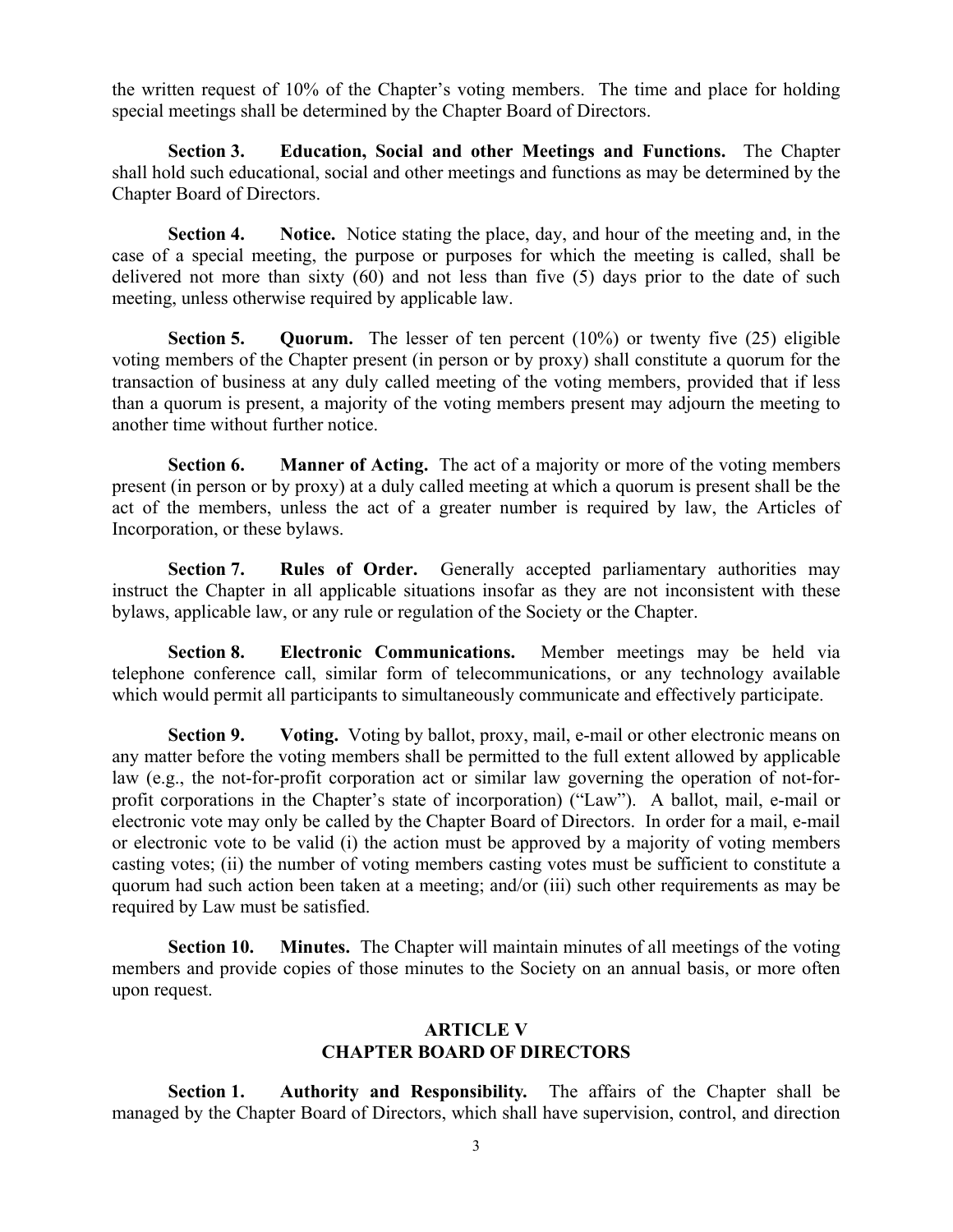of the affairs of the Chapter; shall determine the policies or changes therein within the limits of these bylaws; and shall actively promote its purposes and have discretion in the disbursement of its funds. The Chapter Board of Directors may adopt such rules and regulations for the conduct of its business as shall be deemed advisable and may, in the execution of the powers granted, appoint such agents as it may consider necessary.

**Section 2. Composition.** The Chapter Board of Directors shall be comprised of the President, President-Elect, Vice President, Secretary, Treasurer, Immediate Past President and four (4) Members-at-Large (each a "Director").

**Section 3. Qualifications.** Directors must be CPCU Members in good standing in both the Society and the Chapter.

**Section 4. Term.** Directors shall serve a one (1) year term in office, or until such time as their successors are duly elected, qualified and take office. The term of office for each Director shall begin on the January 1 following his or her election.

**Section 5. Elections.** The voting members shall elect the Officers and Directors at or before the Annual Meeting of members in accordance with such procedures as shall be established by the Chapter Board of Directors.

**Section 6. Regular Meetings.** The Chapter Board of Directors may take action to set the time, date, and place for the holding of a regular annual meeting of the Chapter Board of Directors and such additional regular meetings of the Chapter Board of Directors as the Chapter Board of Directors may determine without other notice than such action.

**Section 7. Special Meetings.** Special meetings of the Chapter Board of Directors may be called by, or at the request of, the President or upon a written request to the Secretary of three (3) members of the Chapter Board of Directors. Notice of any special meeting of the Chapter Board of Directors shall state the time, date, and place of the meeting and shall be delivered at least ten (10) days prior to the date of such meeting.

**Section 8. Meeting by Conference Call**. Any action to be taken at a meeting of the Chapter Board of Directors or any committee thereof may be taken through the use of a conference telephone or other communications equipment by means of which all persons participating in the meeting can communicate with each other. Participation in such a meeting shall constitute presence in person at the meeting of the persons so participating. Notwithstanding anything set forth to the contrary in these bylaws, notice of any meeting to be held by conference call (whether regular or special) may be delivered a minimum of twenty-four (24) hours prior to the meeting.

**Section 9. Waiver of Notice.** Notice of a Chapter Board of Directors meeting need not be given to a Director who signs a waiver of notice either before or after the meeting. Meeting attendance by a Director will constitute a waiver of notice and a waiver of objections to the meeting time and place and the manner in which it was called or convened, except when a Director states, at the beginning of the meeting or promptly upon arrival at the meeting, an objection to transacting business because the meeting is not lawfully called or convened.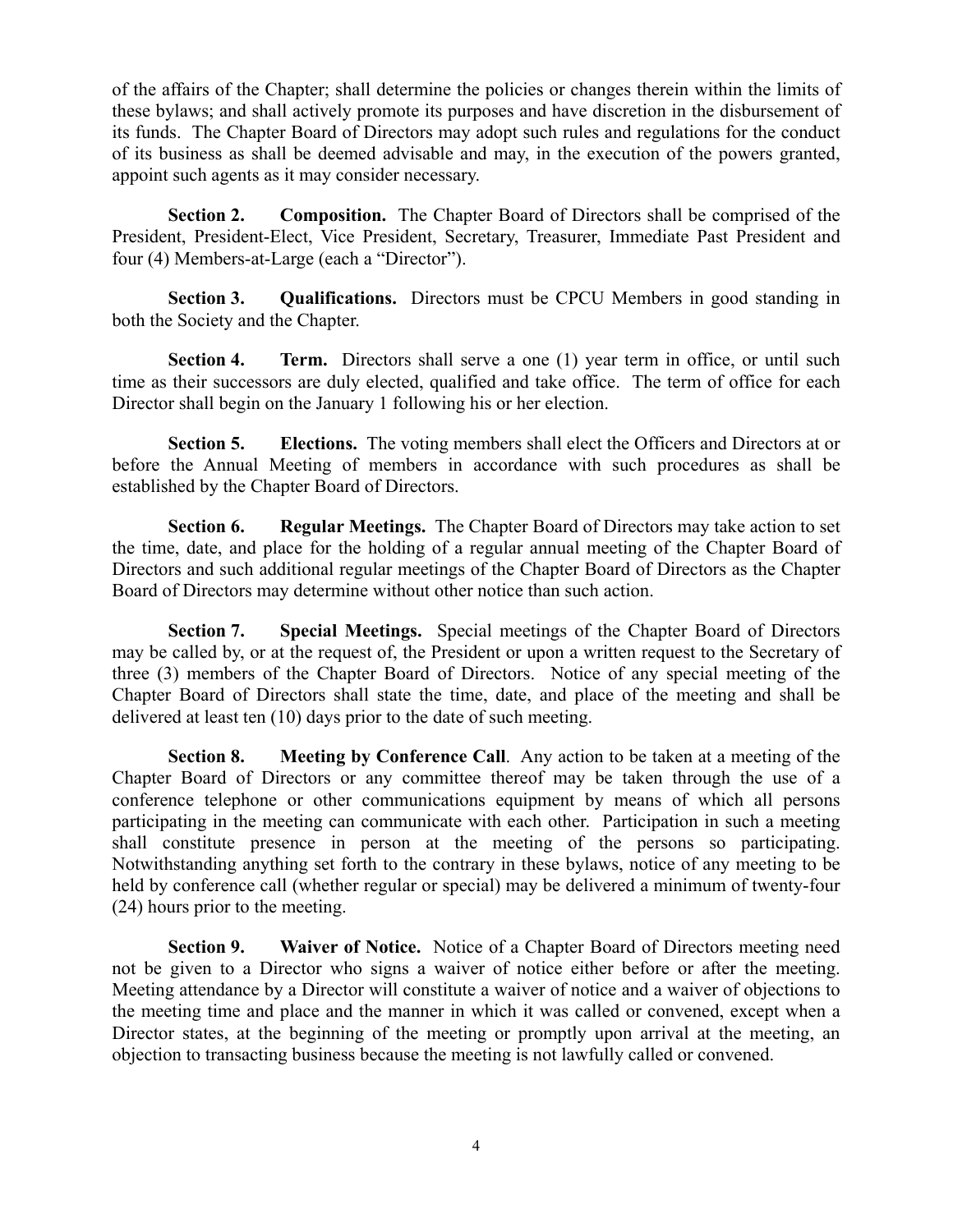**Section 10. Quorum.** A majority of the Chapter Board of Directors shall constitute a quorum for the transaction of business at any duly called meeting of the Chapter Board of Directors; provided that when less than a quorum is present at said meeting, a majority of the Chapter Board of Directors members present may adjourn the meeting to another time without further notice.

**Section 11. Manner of Acting.** The act of a majority of Directors present at a duly called meeting at which a quorum is present shall be the act of the Chapter Board of Directors, unless the act of a greater number is required by law, the Articles of Incorporation, or these bylaws.

**Section 12. Informal Action.** Any action requiring a vote of the Chapter Board of Directors may be taken without a meeting if a consent, setting forth the action taken, is approved by all of the members of the Chapter Board of Directors entitled to vote with respect to the subject matter thereof.

**Section 13. Minutes.** The Chapter will maintain minutes of meetings of the Chapter Board of Directors and provide copies of those minutes to the Society on an annual basis, or more often upon request.

**Section 14. Resignation and Removal.** A Director may resign in writing submitted to the Chapter's President. In the case of the resignation of the President, the resignation will be submitted to the Secretary who will refer such resignation to the Chapter Board of Directors. A resignation will be effective on the acceptance date of the resignation as determined by the Chapter Board of Directors. A Director who no longer meets the qualifications for office shall be automatically removed and such vacancy shall be filled by the Chapter Board of Directors. Any Director may be removed at any time with or without cause by a majority vote of the voting members present and voting, in person or by proxy, at any regular or special meeting at which a quorum of the voting members is present, when in their judgment the best interest of the Chapter or the Society would be served by such removal.

**Section 15. Vacancies.** The Chapter Board of Directors shall take action to fill any vacancy on the Chapter Board of Directors. A Director appointed pursuant to this Section shall hold their position for the remainder of the original term for which he or she was elected to fill.

**Section 16. Compensation and Loans.** Neither Directors nor Officers of the Chapter shall receive salaries or other compensation for their services as Directors, but the Chapter Board of Directors may, by resolution, authorize the reimbursement of expenses of attendance of Directors for each regular and special meeting of the Chapter Board of Directors; provided that nothing herein contained shall be construed to preclude any Director or Officer from serving the Chapter in any other capacity and receiving reasonable compensation therefor. The Chapter may not make loans to Directors.

# **ARTICLE VI OFFICERS**

**Section 1. Officers.** The Officers of the Chapter shall be a President, President-Elect, Vice President, Secretary, Treasurer, Immediate Past President and such other officers as may be determined by the Chapter Board of Directors (collectively, the "Officers").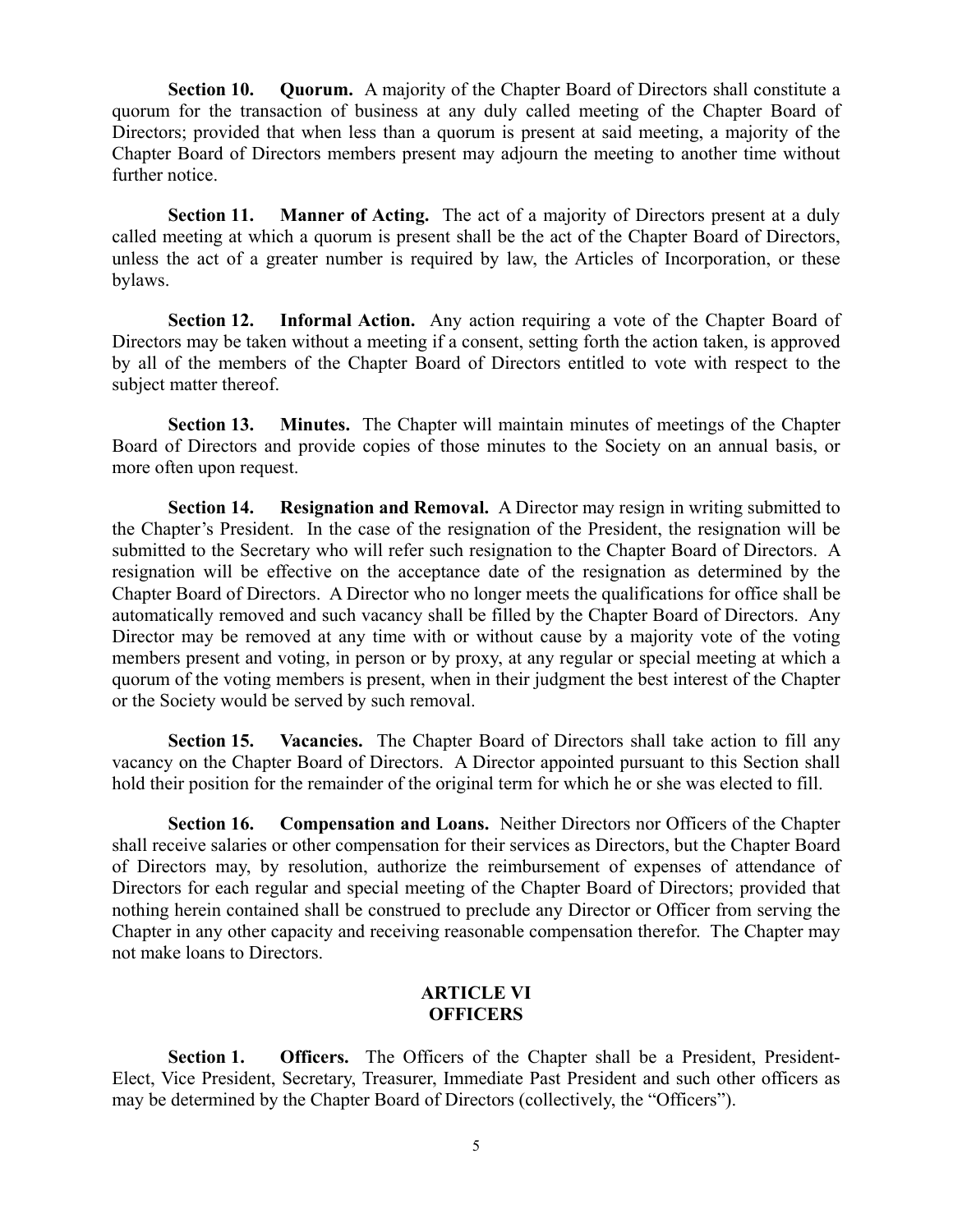**Section 2. Qualifications.** Officers must be CPCU Members in good standing in both the Society and the Chapter.

### **Section 3. Elections & Term.**

(a) The voting members shall elect the Officers at or before the Annual Meeting of voting members in accordance with such procedures as shall be established by the Chapter Board of Directors. At the end of the President's term, the President-Elect automatically will succeed to the office of President.At the end of the President's term, the President automatically will succeed to the office of Immediate Past President.

(b) The Officers shall serve a one (1) year term in office, or until such time as their successors have been duly elected and qualified. The term of office for each Officer shall begin on the January 1 following his or her election. The same individual may simultaneously hold the offices of Secretary and Treasurer, but no other offices may be held simultaneously by the same individual.

(c) Officers may not serve more than three (3) consecutive terms in any office. Individuals that have served the maximum term in any office may not stand for reelection for a period of two (2) years following the completion of their term in office.

**Section 4. Vacancies.** If the office of President becomes vacant, the President-Elect automatically will succeed to the office of President. Vacancies in any other office shall be filled by the Chapter Board of Directors**.** 

**Section 5. Resignation and Removal.** An Officer may resign in writing submitted to the President. In the case of the resignation of the President, the resignation will be submitted to the Secretary who will refer such resignation to the Chapter Board of Directors.A resignation will be effective on the acceptance date of the resignation as determined by the Chapter Board of Directors. An Officer who no longer meets the qualifications for office shall automatically be removed and such vacancy shall be filled by the Chapter Board of Directors. Any Officer may be removed at any time with or without cause by a majority vote of the voting members present and voting, in person or by proxy, at any regular or special meeting at which a quorum of the voting members is present, when in their judgment the best interest of the Chapter or the Society would be served by such removal.

### **Section 6. Duties of Officers.**

(a) **President.** The President shall be the chief executive officer, and shall in general supervise and control the affairs, of the Chapter. Except as otherwise provide by the Chapter Board of Directors or the President, only the President may take official action, make public statements, or otherwise hold himself or herself out to the public as authorized to act on behalf of the Chapter and all such actions must be approved, in advance, by the Chapter Board of Directors. The President may sign, with the Secretary or any other proper officer of the Chapter authorized by the Chapter Board of Directors, any contracts, or other instruments which the Chapter Board of Directors has authorized to be executed, except in cases where the signing and execution thereof shall be expressly delegated by the Chapter Board of Directors or by these bylaws or by the statute to some other officer or agent of the Chapter. The President shall preside at all meetings of the Chapter's members and Board of Directors; except as otherwise provided in these bylaws, shall appoint the chair of all committees and, in consultation with the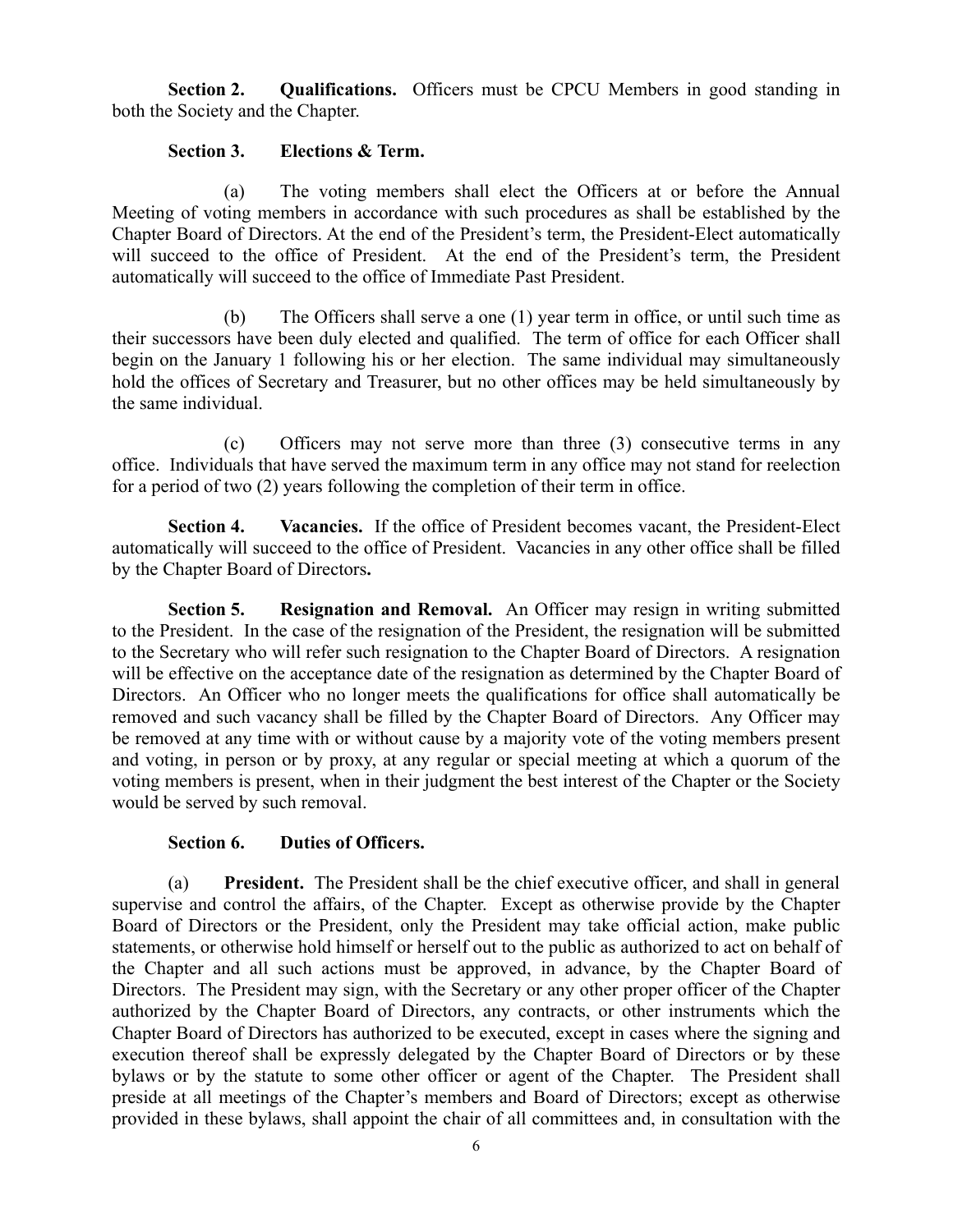chair, make all committee appointments; and in general shall perform all duties incident to the office of President and such other duties as may be prescribed by the Chapter Board of Directors. The President shall automatically succeed to the office of Immediate Past President at the end of his or her term in office as President.

(b) **President-Elect.** The President-Elect shall, in the absence of the President, preside at all meetings of the Chapter's members and Board of Directors; shall automatically succeed to the office of President at the end of the presiding President's term; and shall perform all duties incident to the office of President-Elect and such other duties as may be prescribed by the President or by the Chapter Board of Directors.

(c) **Vice President.** The Vice President shall perform all duties incident to the office of Vice President and such other duties as may be prescribed by the President or by the Chapter Board of Directors.

(d) **Secretary.** The Secretary shall keep or cause to be kept the minutes of the meetings of the Chapter Board of Directors and voting members; shall see that all notices are duly given in accordance with the provisions of these bylaws or as required by law; shall be custodian of the corporate records; shall keep or cause to be kept an accurate census of the Chapter membership; and shall in general perform all the duties incident to the office of Secretary and such other duties as from time to time may be assigned by the President or by the Chapter Board of Directors.

(e) **Treasurer.** The Treasurer shall be responsible for all funds and securities of the Chapter; shall receive and give receipts for monies due and payable to the Chapter from any sources whatsoever, and shall deposit all such monies in the name of the Chapter in such banks, trust companies, or other depositories as shall be selected in accordance with the provisions of these bylaws; shall submit financial reports to the Society, to the Chapter Board of Directors at its regular meetings, and to the Chapter membership at its Annual Meeting; and shall in general perform all the duties incident to the office of Treasurer and such other duties as from time to time may be assigned by the President or by the Chapter Board of Directors.

(f) **Immediate Past President.** The Immediate Past President shall perform all duties incident to the office of Immediate Past President and such other duties as may be specified by the President or by the Chapter Board of Directors.

### **ARTICLE VII EXECUTIVE DIRECTOR**

 The administrative and day-to-day operation of the Chapter may, in the discretion of the Board of Directors, be the responsibility of an individual or firm appointed by, and responsible to, the Board of Directors. The individual or, in the case of a firm, chief staff officer engaged by the firm shall have the title of "Executive Director." The Executive Director shall have the authority to execute contracts on behalf of the Chapter and as approved by the Board of Directors. The Executive Director may carry out the duties of the Treasurer of the Chapter and the secretarial functions of the Secretary, and perform such other duties as may be specified by the Board of Directors.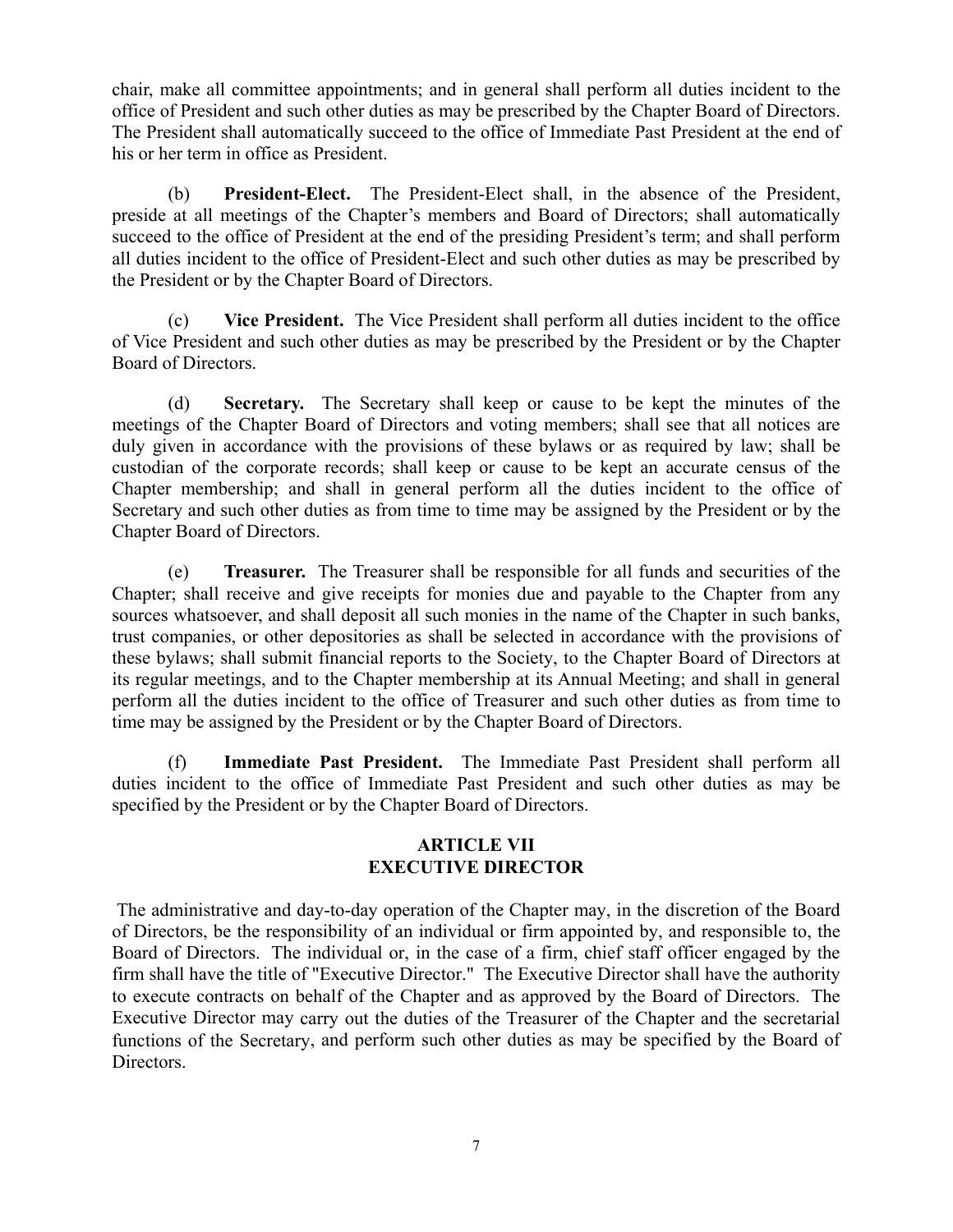# **ARTICLE VIII COMMITTEES**

#### **Section 1. Committees.**

(a) **Committees with Authority of the Chapter Board of Directors.** The Chapter Board of Directors, by resolution adopted by a majority of the Directors in office, may designate one or more standing committees, each of which shall consist of a majority of Directors and no fewer than two Directors, which to the extent provided in said resolution shall have and exercise the authority of the Chapter Board of Directors in the management of the Chapter; but the designation of such committee(s) and the delegation thereto of authority shall not operate to relieve the Chapter Board of Directors or any individual Director of any responsibility imposed upon them by Law.

(b) **Other Committees.** The Chapter Board of Directors may establish such other committees not having the authority of the Chapter Board of Directors as it deems necessary or prudent in the exercise of its authority and responsibility as set forth in these bylaws.

**Section 2. Authority.** The action establishing a committee shall set forth the committee's purpose, authority, and composition, and the qualifications required for membership on the committee. All committees shall report to and be subject to the ultimate authority of the Chapter Board of Directors, unless otherwise set forth in the resolution establishing such committee. Committees may be terminated or repurposed by a majority vote of the Chapter Board of Directors.

**Section 3. Composition**. In the absence of any direction to the contrary in the authorizing action, the President shall appoint the Chairperson and members of all committees, subject to the approval of the Chapter Board of Directors.

**Section 4. Quorum and Manner of Acting.** At all meetings of any committee, a majority of the members shall constitute a quorum for the transaction of business unless otherwise set forth in these bylaws or the resolution establishing such committee. A majority vote by committee members present and voting at a meeting at which a quorum is present shall be required for any action.

**Section 5. Vacancies & Removal.** Unless otherwise provided in the resolution establishing a committee, vacancies in the membership of a committee shall be filled by appointments made in the same manner as the original appointments to that standing committee. Unless otherwise provided in the resolution establishing a committee, any member of a committee may be removed by the person or persons authorized to appoint such member whenever in their judgment the best interests of the Chapter or the Society would be served thereby.

**Section 6. Policies and Procedures.** The Chapter Board of Directors (or its designee(s)) shall develop and approve policies and procedures for the operation of all committees.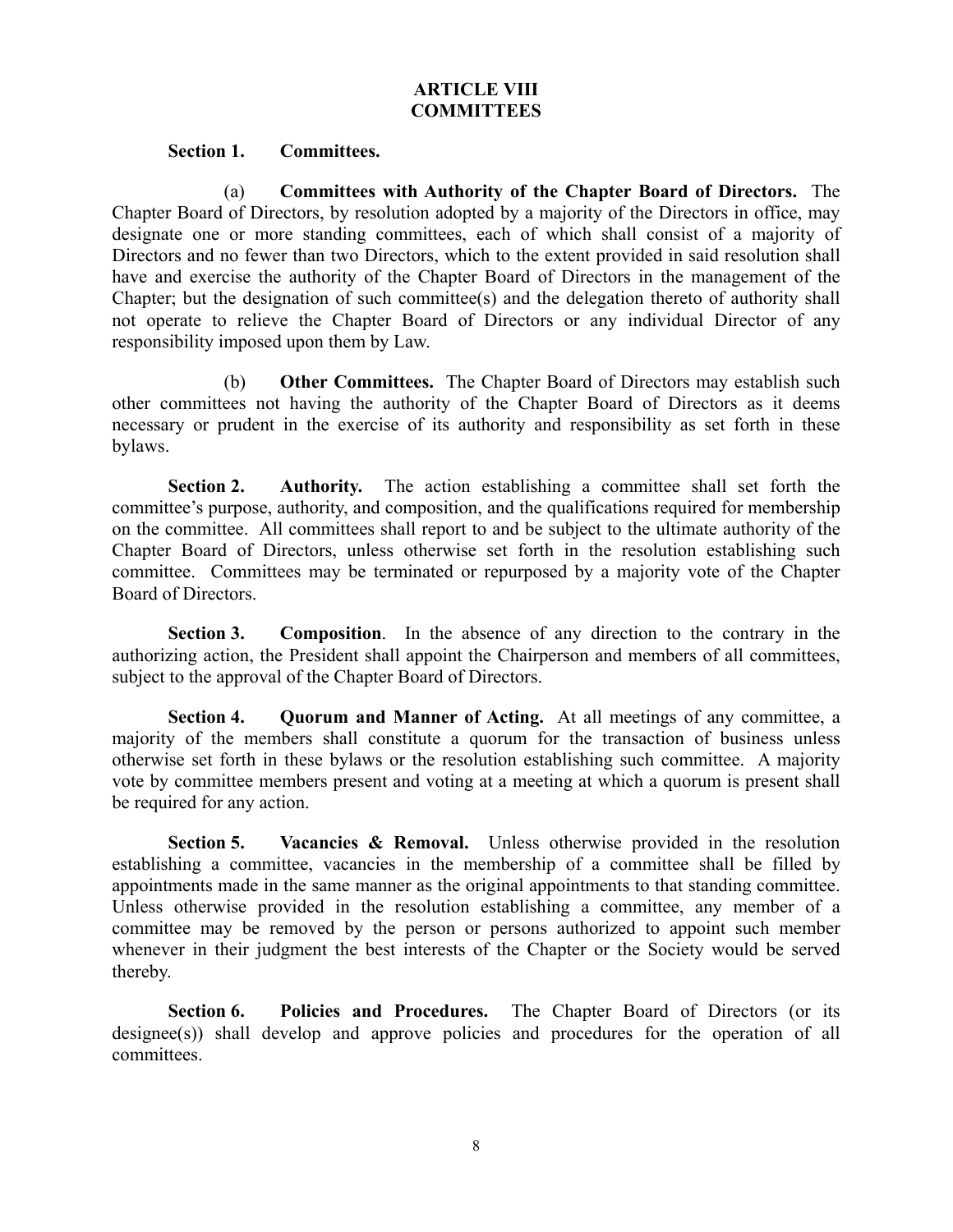#### **ARTICLE IX RELATIONSHIP WITH THE SOCIETY**

The Chapter shall abide by the terms of its Chapter Agreement with the Society, which agreement sets forth, among other things, the relationship between the parties, their rights and responsibilities with respect to one another, the limitations and requirements governing the Chapter's use of the CPCU® trademarks owned by The Institutes, a Pennsylvania nonprofit corporation, as well as the Chapter's use of the Society name and trademarks, and the grounds upon which the Chapter's affiliation with the Society may be terminated and its charter revoked.

### **ARTICLE X CONTRACTS, CHECKS, DEPOSITS AND BONDING**

**Section 1. Contracts.** The Chapter Board of Directors may authorize any officer or officers, agent or agents of the Chapter, in addition to the officers so authorized by these bylaws, to enter into any contract or execute and deliver any instrument in the name of and on behalf of the Chapter and such authority may be general or confined to specific instances.

**Section 2. Checks, Drafts, Etc.** All checks, drafts, or other orders for the payment of money, notes, or other evidences of indebtedness issued in the name of the Chapter shall be signed by such Officer or Officers, agent or agents of the Chapter and in such manner as shall from time to time be determined by resolution of the Chapter Board of Directors. In the absence of such determination by the Chapter Board of Directors, such instruments shall be signed by the President and countersigned by the Treasurer.

**Section 3. Deposits.** All funds of the Chapter shall be deposited from time to time to the credit of the Chapter in such banks, trust companies, or other depositories as the Chapter Board of Directors may select.

**Section 4. Bonding.** The Chapter Board of Directors may provide for the bonding of such officers and employees of the Chapter as it may from time to time determine.

### **ARTICLE XI FINANCIAL MATTERS**

**Section 1. Books and Records.** The Chapter shall keep correct and complete books and records of account and shall also keep minutes of the proceedings of its voting members, the Chapter Board of Directors and any committees having the authority of the Chapter Board of Directors. The Chapter shall provide the Society with copies of such books and records on an annual basis and more frequently upon request.

**Section 2. Fiscal Year.** The Chapter's fiscal year shall be determined by the Society's Board of Directors.

**Section 3. Annual Budget.** A budget showing anticipated revenue and expenses will be adopted annually by the Chapter Board of Directors.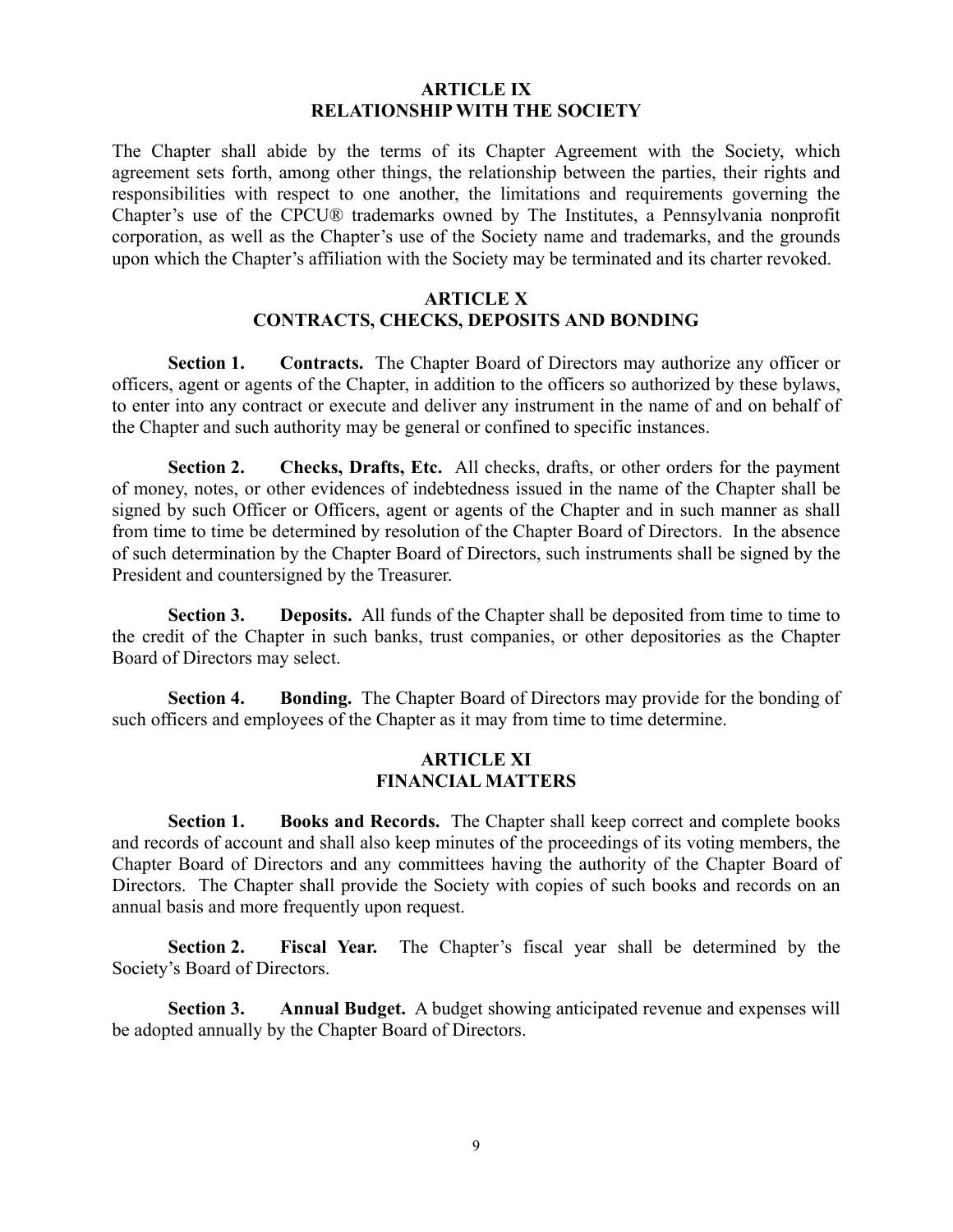**Section 4. Financial Review.** The Chapter Board of Directors may, in its discretion, provide for an annual review of the Chapter's books and records by an independent accountant. Results of such review will be reported by such accountant to the Chapter Board of Directors, with copies provided to the Society.

### **ARTICLE XII WAIVER OF NOTICE**

Whenever any notice whatsoever is required to be given under the provisions of the applicable Law, or under the provisions of the Articles of Incorporation or bylaws of the Chapter, a waiver thereof in writing signed by the person or persons entitled to such notice, whether before or after the time stated herein, shall be deemed equivalent to the giving of such notice.

### **ARTICLE XIII BYLAW AMENDMENTS**

**Section 1. Amendment by Voting Members.** These bylaws may be altered, amended or repealed and new bylaws may be adopted by a majority vote of the voting members voting in person or by proxy at any meeting of the members at which a quorum is present. Notwithstanding the foregoing, all proposed bylaw amendments shall be first submitted to the Society's Leadership Council and are subject to the prior written approval of the Society's Board of Directors. Amendments not receiving the approval of the Society's Board of Directors shall be of no force or effect.

**Section 2. Amendment by Society's Board of Directors.** The Society's Board of Directors also shall have the authority to amend these bylaws from time to time in order to bring them into compliance with the Society's policies and procedures without the approval of the Chapter's voting members; provided, however, the Society's Board of Directors shall provide the Chapter's voting members notice of any such amendments at least thirty (30) days prior to the effective date of such amendments.

### **ARTICLE XIV INDEMNIFICATION**

The Chapter shall indemnify all past and present officers, directors, committee members, and other authorized Chapter representatives to the full extent permitted by applicable Law, and shall be entitled to purchase insurance for such indemnification of officers and directors to the full extent as determined by the Chapter Board of Directors. Notwithstanding the foregoing, such indemnification shall be limited to the extent of the insurance (i.e., Directors and Officers, general liability and further coverages, if any, as may be applicable) maintained by the Society on behalf of the Chapter.

### **ARTICLE XV ELECTRONIC COMMUNICATIONS**

Unless otherwise prohibited by law, (i) any action to be taken or notice delivered under these bylaws may be taken or transmitted by electronic mail or other electronic means; and (ii) any action or approval required to be written or in writing may be transmitted or received by electronic mail or other electronic means.